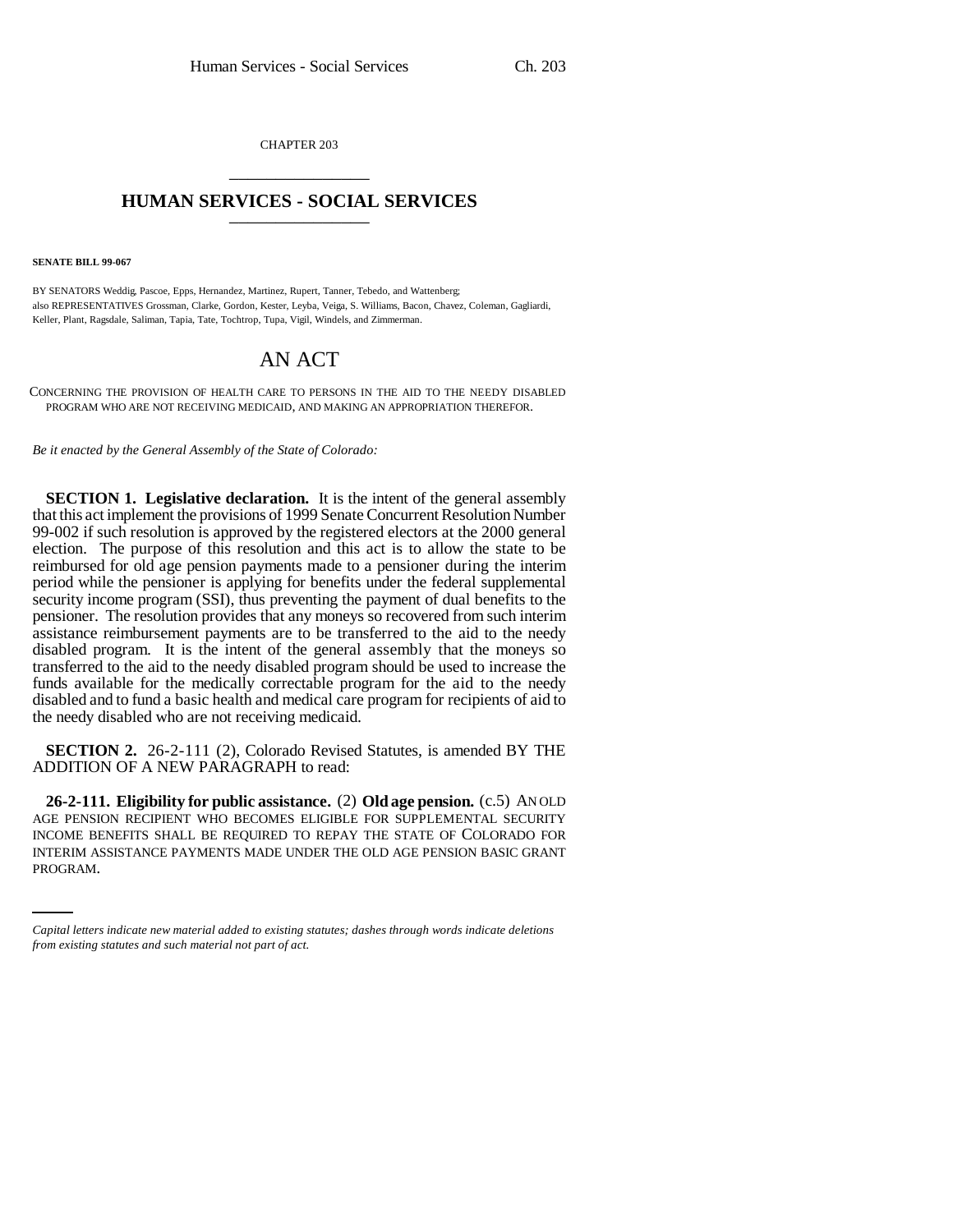## **SECTION 3.** 26-2-110, Colorado Revised Statutes, is amended to read:

**26-2-110. Repayment not required.** No person shall be required, in order to receive public assistance, to repay or promise to repay the state of Colorado any money properly paid to him or her as public assistance pursuant to the provisions of this article and the rules of the state department; except that the state may recoup interim assistance authorized under section 26-2-206, concerning blind and disabled individuals, AND UNDER SECTION 26-2-111(2) (c.5), CONCERNING RECIPIENTS OF THE OLD AGE PENSION.

**SECTION 4.** 26-2-135, Colorado Revised Statutes, is amended to read:

**26-2-135. Medically correctable program - fund established - rules.** (1) On or before January 1, 1997, the state department shall make preparations for the implementation of a statewide medically correctable pilot program, referred to in this section as the "program". The program shall be implemented for a term of three years. Such preparations shall include but are not limited to staff training, policy development, and rule-making pursuant to article 4 of title 24, C.R.S.

(2) On and after January 1, 1997, the program shall be applicable to a person who:

(a) Has been approved for state aid to the needy disabled;

(b) Is determined to be unlikely to meet the disability criteria for supplemental security income;

(c) Has a disability that can be corrected with medical treatment at a cost that does not exceed ten TWENTY thousand dollars so that the person can return to employment; and

(d) Is not otherwise receiving workers' compensation benefits.

(3) The program shall consist of the following features:

(a) A process by which the state department shall determine whether a person qualifies to receive medical treatment so that the person can return to work;

(b) A set of procedures for monitoring a person's recovery from the medical treatment and return to work after participating in the program; and

(c) Annual reports to the joint budget committee and the house committee on health, environment, welfare, and institutions and the senate committee on health, environment, welfare, and institutions that identify the number of persons who received medical treatment pursuant to the program in the preceding fiscal year, their recovery rates and return to the workforce, and the amount of moneys spent on the program.

(4) The cost of the medical treatment identified in paragraph (c) of subsection (2) of this section shall not be a benefit for purposes of articles 40 to 47 of title 8, C.R.S.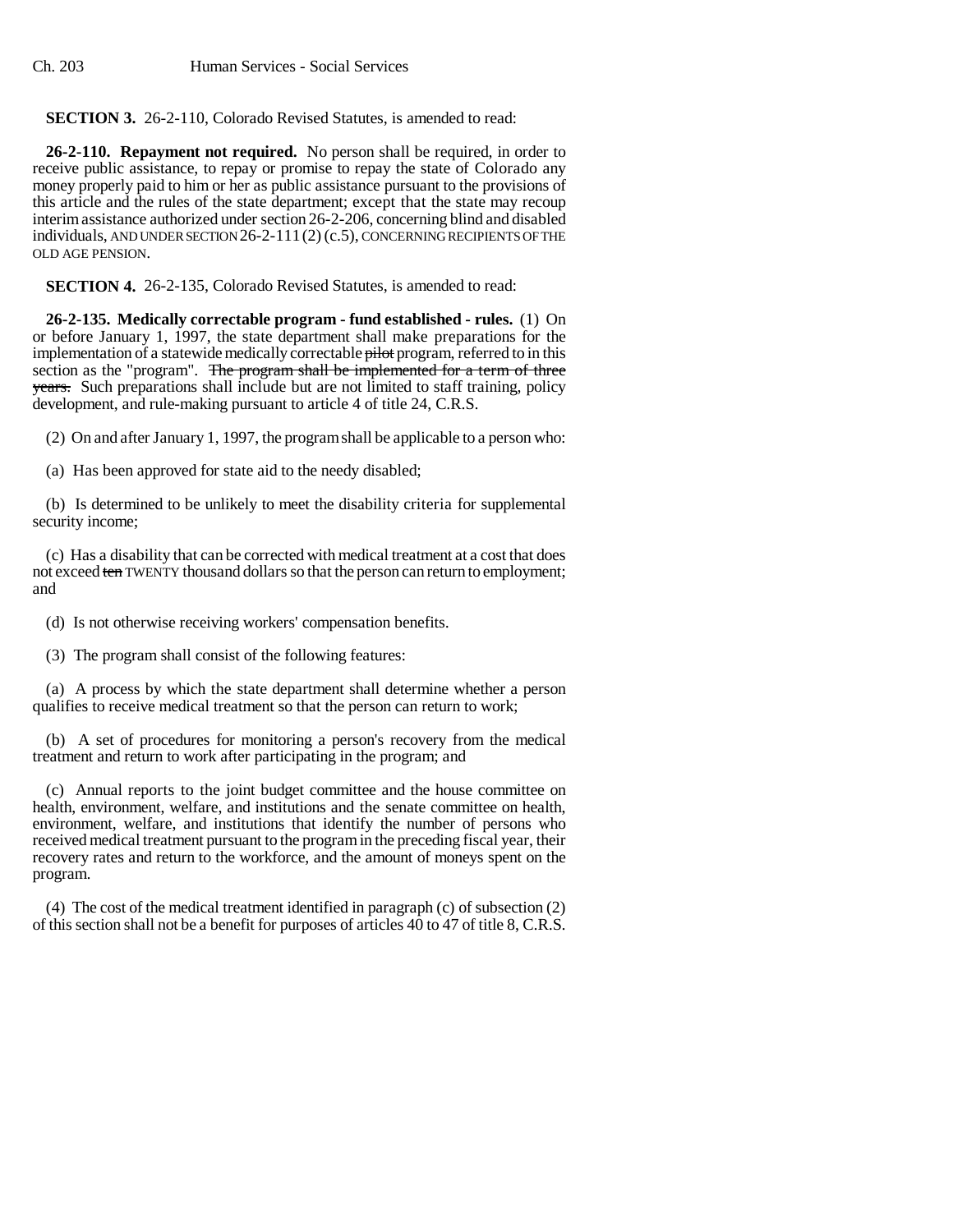(5) This section is repealed, effective July 1, 2000.

**SECTION 5.** Part 1 of article 2 of title 26, Colorado Revised statutes, is amended BY THE ADDITION OF A NEW SECTION to read:

**26-2-119.5. Health and medical care program - aid to the needy disabled.** (1) THE DEPARTMENT OF HEALTH CARE POLICY AND FINANCING, IN CONSULTATION WITH THE DEPARTMENT OF HUMAN SERVICES, SHALL DEVELOP AND ADMINISTER A PROGRAM TO RANK HEALTH AND MEDICAL CARE NEEDS AND TO PROVIDE HEALTH AND MEDICAL CARE BASED ON SUCH RANKING TO PERSONS WHO QUALIFY TO RECEIVE AID TO THE NEEDY DISABLED AND WHO ARE NOT RECEIVING MEDICAL ASSISTANCE. SUCH PROGRAM, REFERRED TO IN THIS SECTION AS THE "HEALTH AND MEDICAL CARE PROGRAM" SHALL EVALUATE AND RANK THE HEALTH AND MEDICAL CARE NEEDS OF ALL PERSONS WHO QUALIFY FOR AID TO THE NEEDY DISABLED ON OR AFTER JANUARY 1, 2002, AND SHALL BE PROVIDED TO QUALIFYING PERSONS ONLY DURING THE INTERIM PERIOD AFTER THE PERSON QUALIFIES FOR THE AID TO THE NEEDY DISABLED PROGRAM AND UNTIL THE DETERMINATION IS MADE AS TO WHETHER THE PERSON QUALIFIES FOR FEDERAL SUPPLEMENTAL SECURITY INCOME BENEFITS. THE DEPARTMENT OF HEALTH CARE POLICY AND FINANCING SHALL SUBMIT A WRITTEN PLAN TO THE JOINT BUDGET COMMITTEE OF THE GENERAL ASSEMBLY ON OR BEFORE JANUARY 1, 2001, ON WHAT TYPE OF HEALTH AND MEDICAL CARE SERVICES CAN BE PROVIDED FOR SUCH RECIPIENTS WITHIN AVAILABLE APPROPRIATIONS. SUCH PLAN SHALL INCLUDE RECOMMENDATIONS REGARDING HOW THE PROGRAM CAN BE LIMITED TO AVAILABLE APPROPRIATIONS FOR THE PROGRAM, SUCH AS LIMITATIONS ON ELIGIBILITY FOR THE PROGRAM, HOW UTILIZATION OF SERVICES CAN BE MANAGED, AND HOW SERVICES CAN BE PROVIDED, SUCH AS THE USE OF MANAGED CARE ORGANIZATIONS OR PURCHASING MEDICAID. THE DEPARTMENT'S PLAN SHALL INCLUDE ANY RECOMMENDATIONS FOR ANY LEGISLATIVE CHANGES OR BUDGETARY CHANGES THAT MAY BE NEEDED TO IMPLEMENT THE HEALTH AND MEDICAL CARE PROGRAM.

(2) THE STATE TREASURER SHALL TRANSFER MONEYS RECOVERED PURSUANT TO SECTION 3 OF ARTICLE XXIV OF THE STATE CONSTITUTION TO THE MEDICALLY CORRECTABLE PROGRAM AND TO THE HEALTH AND MEDICAL CARE PROGRAM IF SUCH TRANSFER IS AUTHORIZED BY THE VOTERS. THE COSTS OF THE HEALTH AND MEDICAL CARE PROGRAM SHALL BE FUNDED ANNUALLY FROM APPROPRIATIONS MADE BY THE GENERAL ASSEMBLY FROM SUCH TRANSFERRED MONEYS AND FROM ANY OTHER SOURCES. THE HEALTH AND MEDICAL CARE PROGRAM SHALL COMMENCE JANUARY 1, 2002, AND SHALL APPLY TO PERSONS WHO APPLY FOR AID TO THE NEEDY DISABLED ON AND AFTER SAID DATE AND WHO MEET ELIGIBILITY REQUIREMENTS FOR MEDICAL CARE SERVICES AS SPECIFIED BY THE BOARD OF MEDICAL SERVICES BY RULE.

**SECTION 6.** 25.5-1-201 (1), Colorado Revised Statutes, is amended BY THE ADDITION OF A NEW PARAGRAPH to read:

**25.5-1-201. Programs to be administered by the department of health care policy and financing.** (1) Programs to be administered and functions to be performed by the department of health care policy and financing shall be as follows:

(l) THE HEALTH AND MEDICAL CARE PROGRAM FOR RECIPIENTS OF AID TO THE NEEDY DISABLED, AS SPECIFIED IN SECTION 26-2-119.5, C.R.S.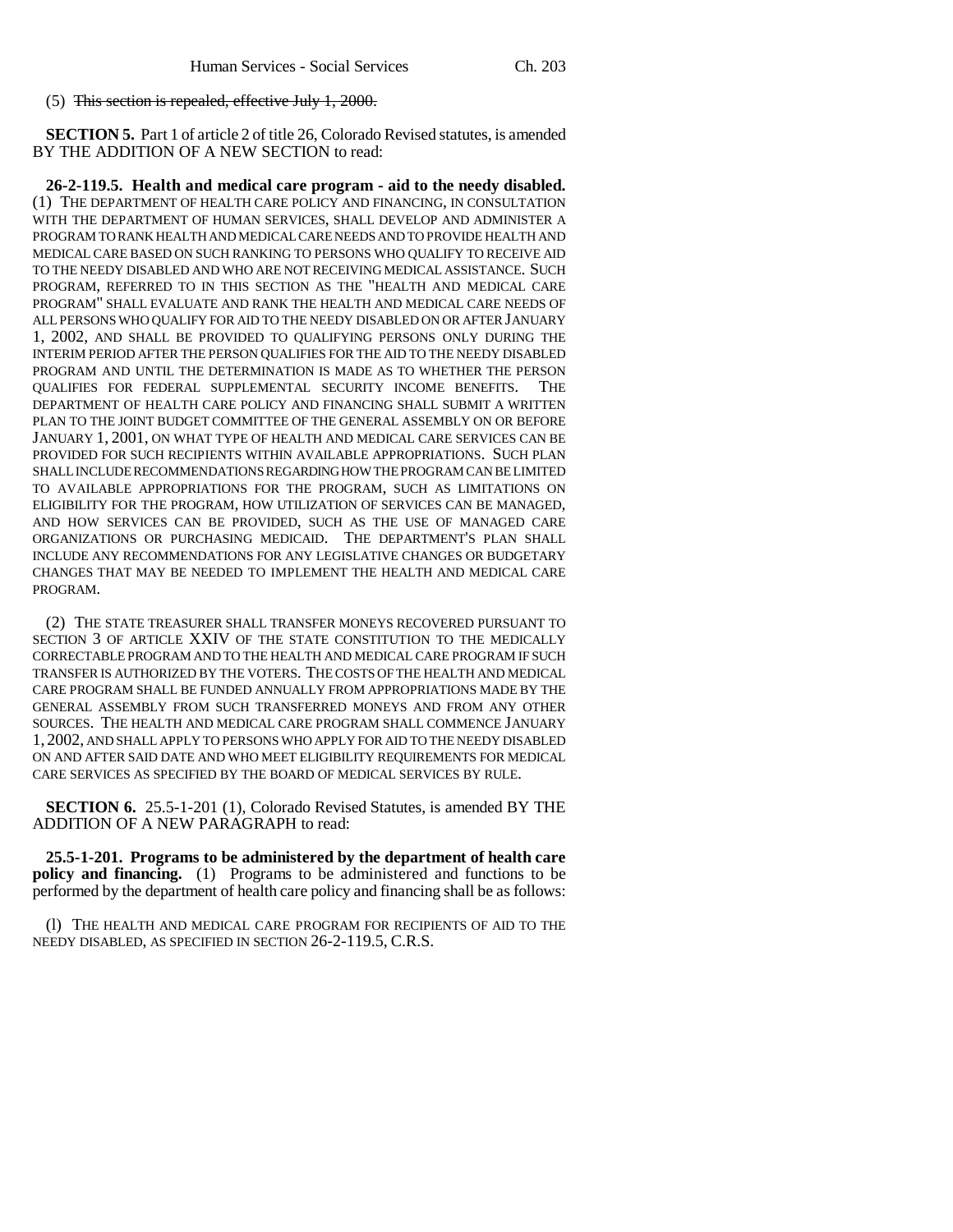**SECTION 7.** 25.5-1-303 (1) (c), Colorado Revised Statutes, is amended, and the said 25.5-1-303 (1) is further amended BY THE ADDITION OF A NEW PARAGRAPH, to read:

**25.5-1-303. Powers and duties of the board - scope of authority - rules.** (1) The board shall have the authority set forth in subsection (3) of this section over the following programs administered by the department:

(c) Adult foster care, as specified in section 26-2-122.3, C.R.S.; and

(e) THE HEALTH AND MEDICAL CARE PROGRAM FOR RECIPIENTS OF AID TO THE NEEDY DISABLED, AS SPECIFIED IN SECTION 26-2-119.5, C.R.S.

**SECTION 8. Appropriation - adjustment in 1999 long bill.** (1) In addition to any other appropriation, there is hereby appropriated, out of any moneys in the general fund not otherwise appropriated, to the department of human services, for allocation to the medically correctable program created in section 26-2-135, Colorado Revised Statutes, for the fiscal year beginning July 1, 1999, the sum of one hundred fifty thousand dollars (\$150,000), or so much thereof as may be necessary, for the implementation of this act.

(2) For the implementation of this act, appropriations made in the annual general appropriations act for the fiscal year beginning July 1, 1999, shall be adjusted as follows:

(a) The general fund appropriation to the capital construction fund outlined in section 3 (1) (f) is reduced by one hundred fifty thousand dollars (\$150,000).

(b) The capital construction fund exempt appropriation to the department of transportation, construction projects, is reduced by one hundred fifty thousand dollars (\$150,000).

**SECTION 9. Effective date.** (1) Sections 4 through 9 of this act shall take effect July 1, 1999.

(2) Sections 1 through 3 of this act shall take effect January 1, 2001, or upon proclamation by the governor of the vote of the registered electors at the 2000 general election approving 1999 Senate Concurrent Resolution Number 99-002, whichever is later. Sections 1 through 3 of this act shall not take effect if the registered electors at the 2000 general election disapprove 1999 Senate Concurrent Resolution Number 99-002.

**SECTION 10. Safety clause.** The general assembly hereby finds, determines, and declares that this act is necessary for the immediate preservation of the public peace, health, and safety.

Approved: May 20, 1999

**Editor's Note:** Subsection (2) of section 9 of this act provides that sections 1 through 3 of this act shall not take effect if the electors disapprove Senate Concurrent Resolution Number 99-002. However, that resolution was not enacted by the